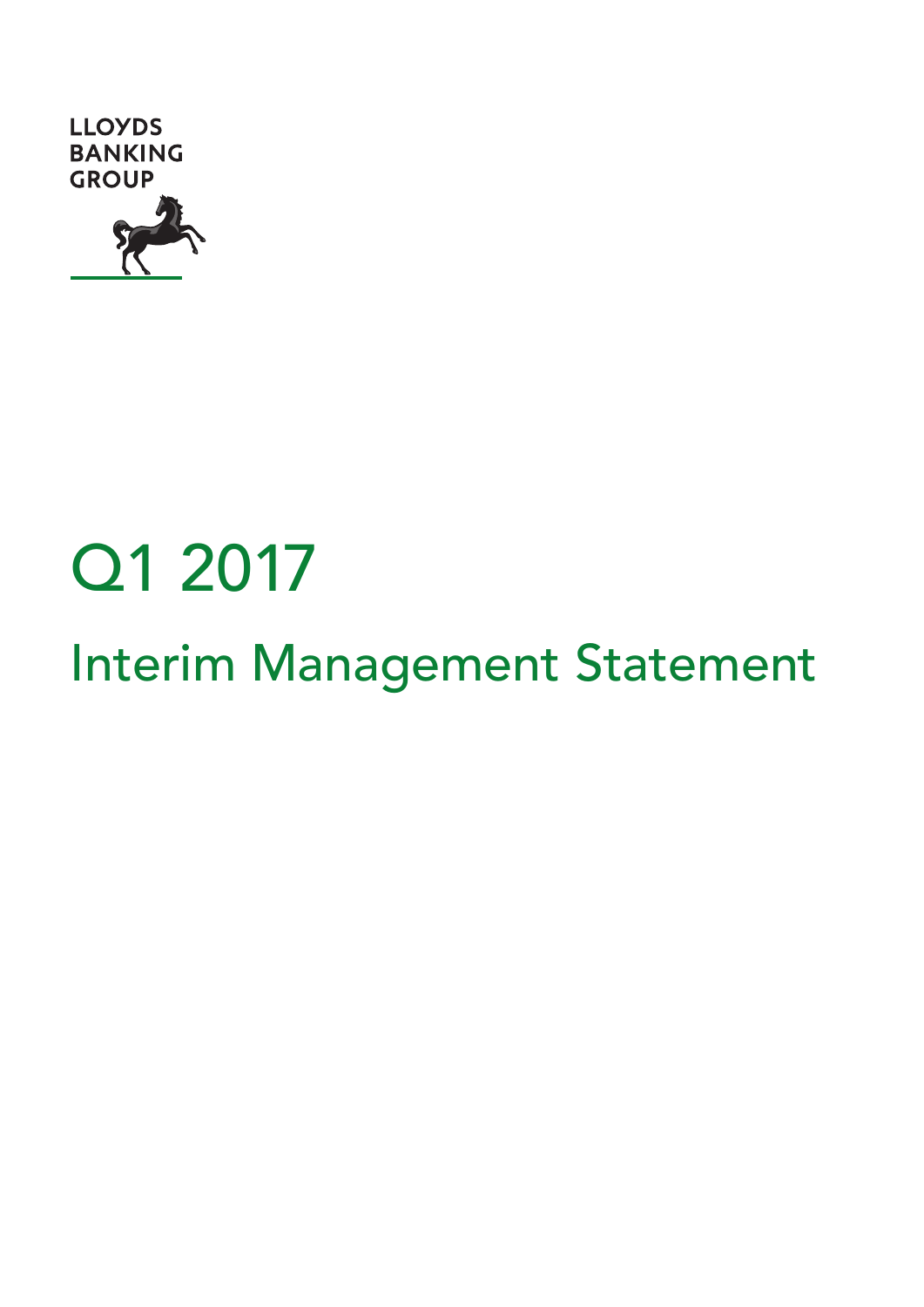# **HIGHLIGHTS FOR THE THREE MONTHS ENDED 31 MARCH 2017**

#### **Strong underlying performance with significant improvement in statutory profit and returns**

- Increase in underlying profit to £2.1 billion with an underlying return on tangible equity of 15.1 per cent
- Positive operating jaws while credit quality remains strong with asset quality ratio of 12 basis points
- Statutory profit before tax increased to £1.3 billion; statutory return on tangible equity of 8.8 per cent
- Strong balance sheet maintained with CET1 ratio of 14.5 per cent (pre dividend accrual)
- Tangible net assets per share increased to 56.5 pence driven by strong underlying profit

#### **Our differentiated UK focused business model continues to deliver**

- Simple, efficient and low risk business model providing competitive advantage
- Strong capital generation of 0.7 percentage points
- UK government shareholding now below 2 per cent

#### **On track to deliver the Group financial targets for 2017 with longer term guidance maintained**

- Net interest margin for the year now expected to be close to 2.80 per cent (pre MBNA)
- Expect open book mortgage balances to stabilise and then grow to close the year in line with 31 December 2016
- Asset quality ratio for the year now expected to be inside existing 25 basis points guidance (pre MBNA)
- Expect 2017 capital generation to be at the top end of the 170-200 basis points ongoing guidance range
- Continue to target a cost:income ratio of around 45 per cent exiting 2019 with reductions every year
- Expect to generate a statutory return on tangible equity of between 13.5 and 15.0 per cent in 2019

# **GROUP CHIEF EXECUTIVE'S STATEMENT**

In the first three months of this year we have delivered strong financial performance with increased underlying profit, a significant improvement in statutory profit and returns, and strong capital generation. These results continue to demonstrate the strength of our customer focused, simple and low risk business model and our ability to respond to a challenging operating environment.

The UK economy continues to benefit from low unemployment and reduced levels of indebtedness, and asset quality remains strong and is stable across the portfolio. We remain committed to supporting the people, businesses and communities in the UK through our Helping Britain Prosper Plan and putting customers first. As announced earlier this month, we are determined that the victims of HBOS Reading are fairly, swiftly and appropriately compensated and we have set aside a provision of £100 million in our first quarter results.

We continue to make good progress against our strategic priorities of creating the best customer experience; becoming simpler and more efficient; and delivering sustainable growth; and we remain on track to deliver the Group financial targets for 2017, whilst maintaining our longer term guidance.

> António Horta-Osório *Group Chief Executive*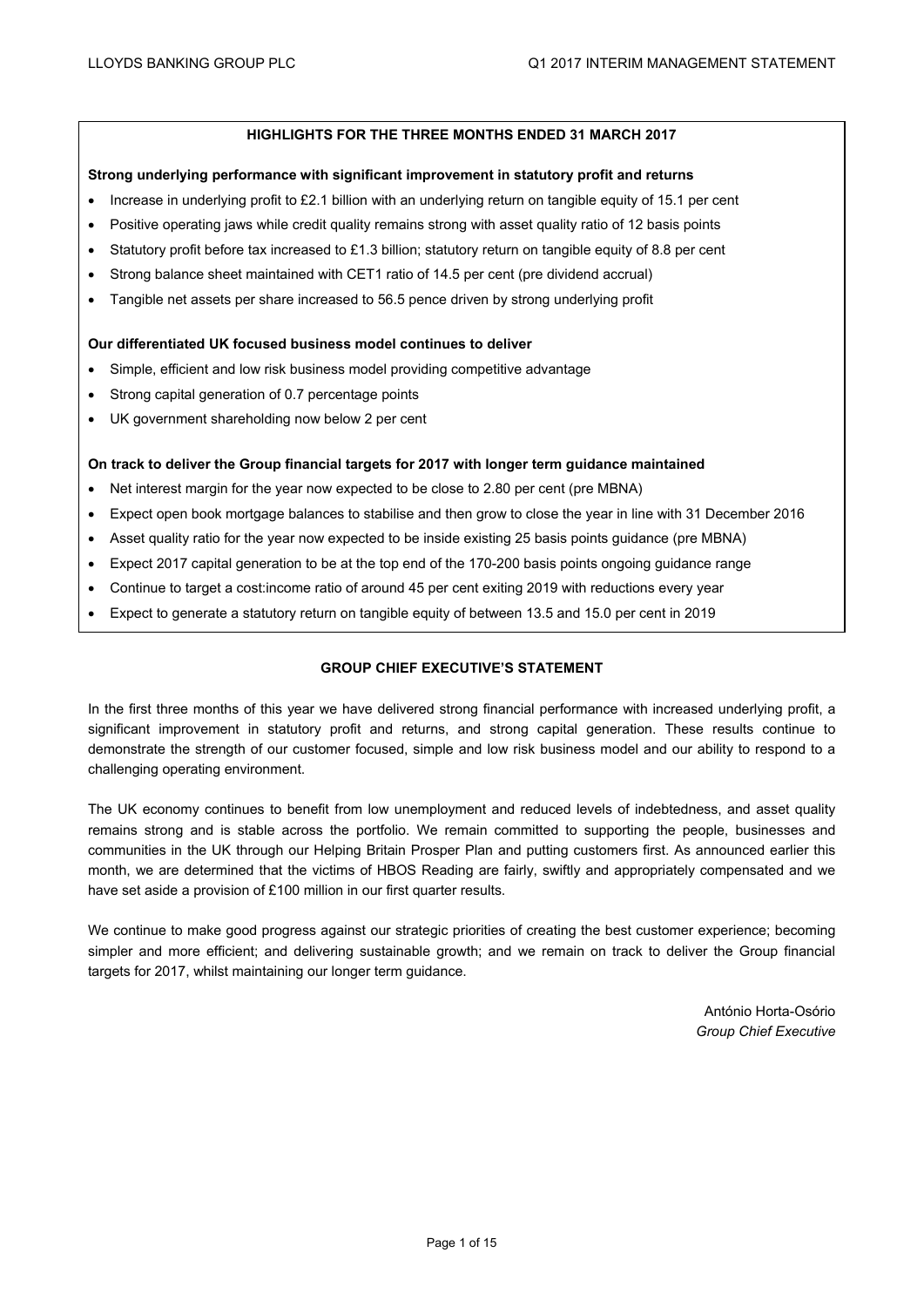# **CONSOLIDATED INCOME STATEMENT − UNDERLYING BASIS**

|                                         | <b>Three</b><br>months<br>ended | Three<br>months<br>ended |                   | Three<br>months<br>ended |                            |
|-----------------------------------------|---------------------------------|--------------------------|-------------------|--------------------------|----------------------------|
|                                         | 31 Mar                          | 31 Mar                   |                   | 31 Dec                   |                            |
|                                         | 2017                            | 2016                     | Change            | 2016                     | Change                     |
|                                         | £ million                       | £ million                | %                 | £ million                | ℅                          |
| Net interest income                     | 2,928                           | 2,906                    | 1                 | 2,805                    | $\boldsymbol{4}$           |
| Other income                            | 1,482                           | 1,477                    |                   | 1,545                    | (4)                        |
| <b>Total income</b>                     | 4,410                           | 4,383                    | 1                 | 4,350                    | 1                          |
| Operating lease depreciation            | (232)                           | (193)                    | (20)              | (226)                    | (3)                        |
| <b>Net income</b>                       | 4,178                           | 4,190                    |                   | 4,124                    | $\boldsymbol{\mathcal{L}}$ |
| Operating costs                         | (1,968)                         | (1,987)                  | 1                 | (2, 134)                 | 8                          |
| Impairment                              | (127)                           | (149)                    | 15                | (196)                    | 35                         |
| <b>Underlying profit</b>                | 2,083                           | 2,054                    | 1                 | 1,794                    | 16                         |
| Volatility and other items              | (229)                           | (1, 285)                 |                   | (346)                    |                            |
| Payment protection insurance provision  | (350)                           |                          |                   |                          |                            |
| Other conduct provisions                | (200)                           | (115)                    |                   | (475)                    |                            |
| <b>Statutory profit before tax</b>      | 1,304                           | 654                      | 99                | 973                      | 34                         |
| Taxation                                | (414)                           | (123)                    |                   | (535)                    |                            |
| Profit for the period                   | 890                             | 531                      | 68                | 438                      | 103                        |
| Earnings per share                      | 1.1 <sub>p</sub>                | 0.6p                     | 83                | 0.4p                     | 175                        |
| Banking net interest margin             | 2.80%                           | 2.74%                    | 6bp               | 2.68%                    | 12bp                       |
| Average interest-earning banking assets | £431bn                          | £438bn                   | (2)               | £434bn                   | (1)                        |
| Cost: income ratio                      | 47.1%                           | 47.4%                    | $(0.3)$ pp        | 51.7%                    | $(4.6)$ pp                 |
| Asset quality ratio                     | 0.12%                           | 0.14%                    | (2)bp             | 0.17%                    | (5)bp                      |
| Return on risk-weighted assets          | 3.93%                           | 3.70%                    | 23bp              | 3.26%                    | 67bp                       |
| Underlying return on tangible equity    | 15.1%                           | 15.0%                    | $0.1$ pp          | 12.8%                    | 2.3pp                      |
| Statutory return on tangible equity     | 8.8%                            | 5.7%                     | 3.1 <sub>pp</sub> | 4.7%                     | 4.1pp                      |
| Statutory return on required equity     | 8.2%                            | 4.4%                     | 3.8pp             | 3.5%                     | 4.7pp                      |

# **BALANCE SHEET AND KEY RATIOS**

|                                                                   | At 31 Mar | At 31 Dec         | <b>Change</b>    |
|-------------------------------------------------------------------|-----------|-------------------|------------------|
|                                                                   | 2017      | 2016              | ℅                |
| Loans and advances to customers <sup>1</sup>                      | £445bn    | £450bn            | (1)              |
| Customer deposits <sup>2</sup>                                    | £415bn    | £413bn            |                  |
| Loan to deposit ratio                                             | 107%      | 109%              | $(2)$ pp         |
| <b>Total assets</b>                                               | £817bn    | £818bn            |                  |
| Common equity tier 1 ratio pre 2017 dividend accrual <sup>3</sup> | 14.5%     | 13.8%             | $0.7$ pp         |
| Common equity tier 1 ratio <sup>3</sup>                           | 14.3%     | 13.8%             | $0.5$ pp         |
| Transitional total capital ratio                                  | 21.9%     | 21.4%             | $0.5$ pp         |
| Leverage ratio <sup>3</sup>                                       | 5.0%      | 5.0%              |                  |
| Risk-weighted assets                                              | £214bn    | £216bn            | (1)              |
| Tangible net assets per share                                     | 56.5p     | 54.8 <sub>p</sub> | 1.7 <sub>p</sub> |

<sup>1</sup> Excludes reverse repos of £11.2 billion (31 December 2016: £8.3 billion).

<sup>2</sup> Excludes repos of £0.4 billion (31 December 2016: £2.5 billion).

<sup>3</sup> The common equity tier 1 and leverage ratios at 31 December 2016 were reported on a pro forma basis, including the dividend paid by the Insurance business in February 2017 relating to 2016 earnings.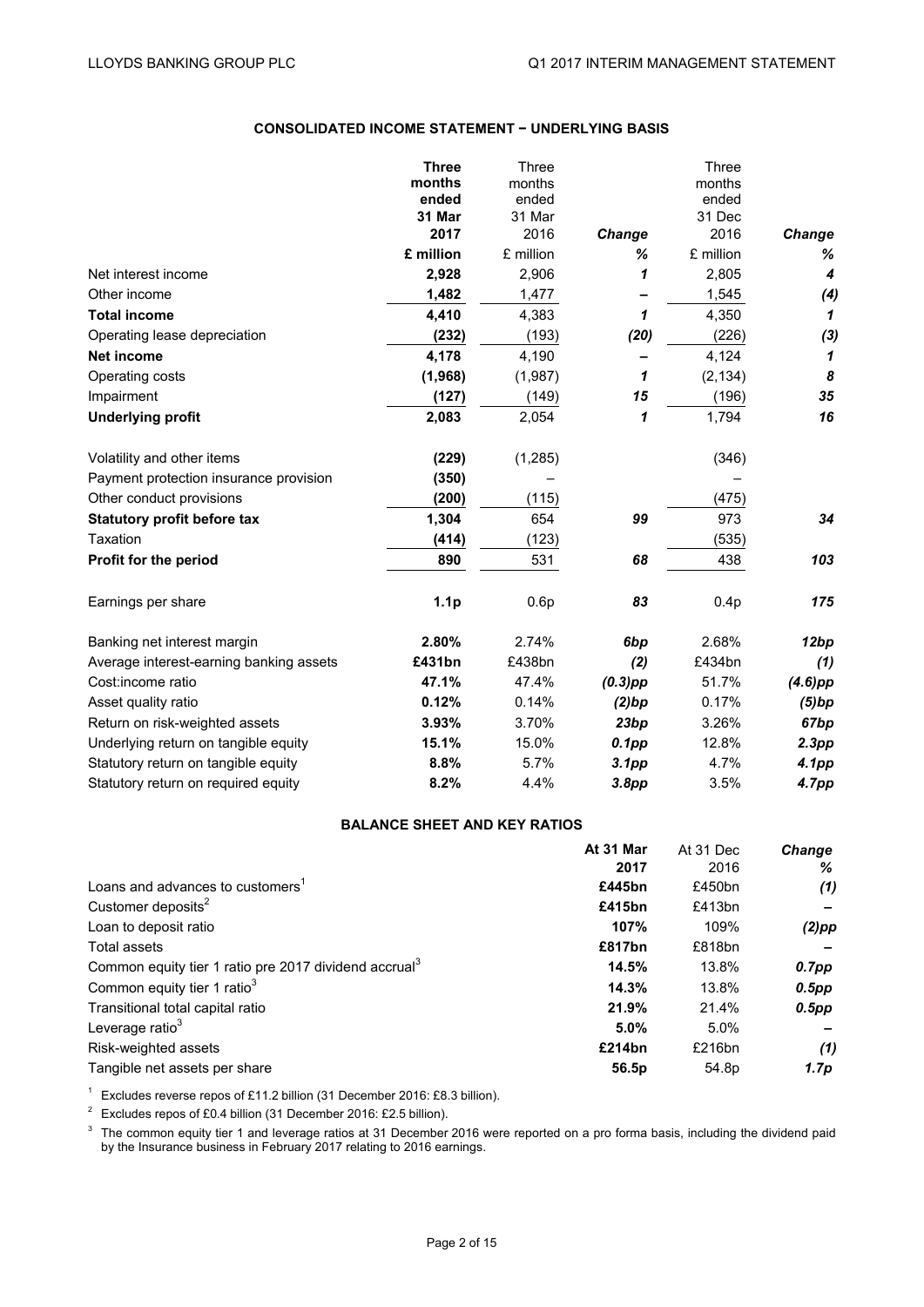# **REVIEW OF FINANCIAL PERFORMANCE**

### **Strong underlying performance with significant improvement in statutory profit and returns**

The Group's underlying profit in the quarter was £2,083 million, 1 per cent higher than the first quarter of 2016, with higher total income, a further reduction in operating costs and lower impairment charges. The underlying return on tangible equity remains strong at 15.1 per cent (2016: 15.0 per cent).

Statutory profit before tax increased to £1,304 million, given the strong underlying profit and significant reduction in below the line items. Statutory profit after tax was £890 million and the return on tangible equity improved to 8.8 per cent (2016: 5.7 per cent).

The Group's CET1 ratio improved to 14.3 per cent (31 December 2016: 13.8 per cent). The Group generated 0.7 percentage points of CET1 capital in the quarter pre dividend accrual. Tangible net assets per share increased to 56.5 pence (31 December 2016: 54.8 pence).

#### **Total income**

|                                           | <b>Three</b> | Three     |               | Three     |               |
|-------------------------------------------|--------------|-----------|---------------|-----------|---------------|
|                                           | months       | months    |               | months    |               |
|                                           | ended        | ended     |               | ended     |               |
|                                           | 31 Mar       | 31 Mar    |               | 31 Dec    |               |
|                                           | 2017         | 2016      | <b>Change</b> | 2016      | <b>Change</b> |
|                                           | £ million    | £ million | ℅             | £ million | %             |
| Net interest income                       | 2,928        | 2,906     | 1             | 2,805     | 4             |
| Other income                              | 1,482        | 1,477     |               | 1,545     | (4)           |
| <b>Total income</b>                       | 4,410        | 4,383     | 1             | 4,350     |               |
| Operating lease depreciation <sup>1</sup> | (232)        | (193)     | (20)          | (226)     | (3)           |
| Net income                                | 4,178        | 4,190     |               | 4,124     | 1             |
| Banking net interest margin               | 2.80%        | 2.74%     | 6bp           | 2.68%     | 12bp          |
| Average interest-earning banking assets   | £430.9bn     | £438.2bn  | (2)           | £434.0bn  | (1)           |

 $1$  Net of gains on disposal of leased assets.

Total income increased slightly to £4,410 million with small increases in both net interest income and other income.

Net interest income was 1 per cent higher at £2,928 million reflecting the 6 basis point improvement in net interest margin partly offset by a 2 per cent reduction in average interest-earning banking assets. The improvement in net interest margin was driven by further reductions in wholesale funding and deposit costs, which more than offset the continued pressure from asset pricing. The increase in both net interest income and net interest margin from the fourth quarter 2016 was predominantly driven by lower deposit costs following pricing actions taken in December. Non-banking net interest expense reduced to £47 million compared with £84 million in the first quarter of 2016, due to lower costs from past liability management exercises and other items. The Group now expects the net interest margin for the year to be close to 2.80 per cent, excluding MBNA.

Other income of £1,482 million was slightly up on the first quarter of 2016 (£1,477 million). This increase was largely driven by Consumer Finance following further contract hire fleet leasing growth in the Lex Autolease business, with slightly weaker Retail and Commercial Banking income whilst Insurance income was stable year-on-year and included the benefit of further bulk annuity transactions.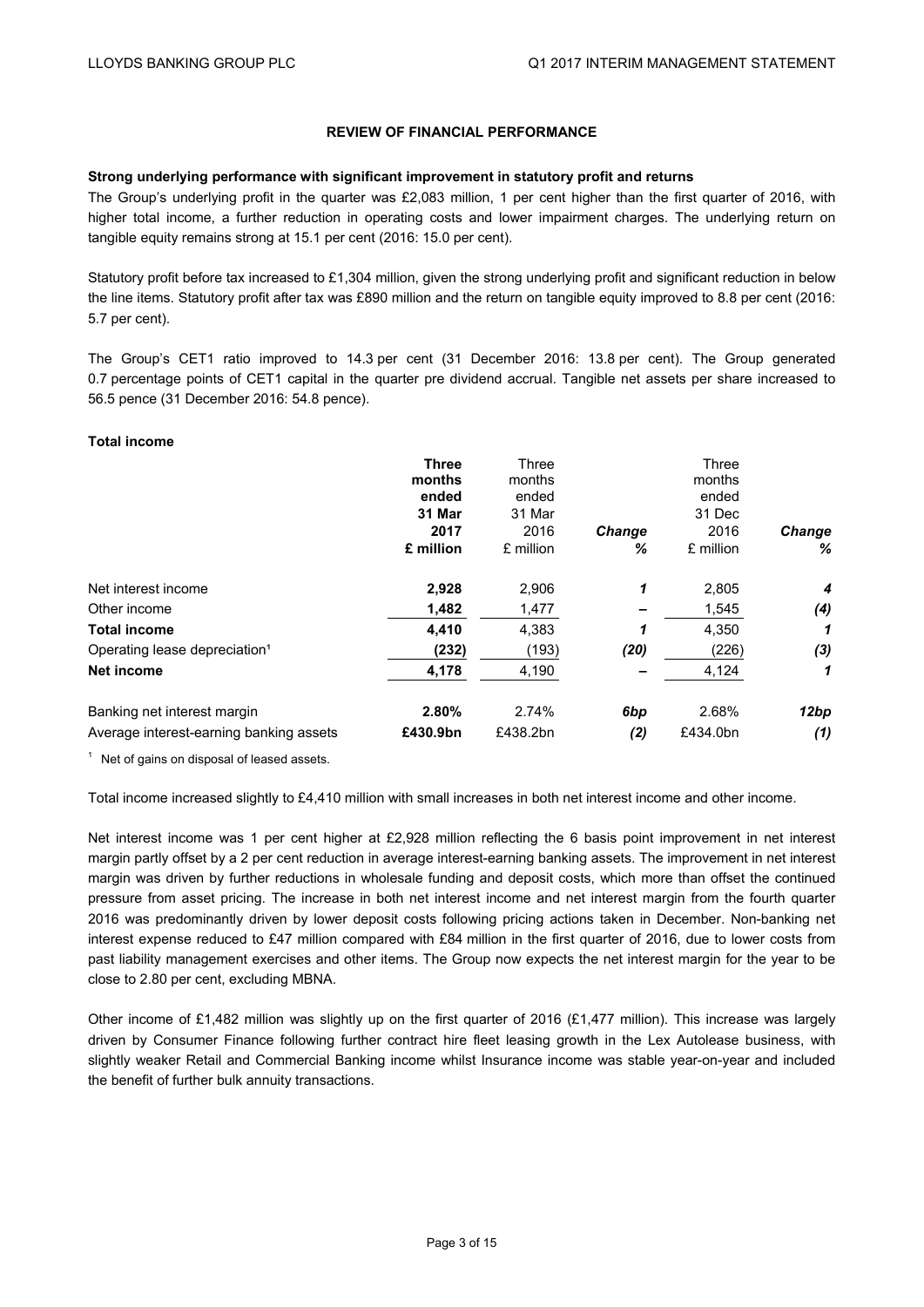#### **Operating costs**

|                                        | <b>Three</b><br>months<br>ended | Three<br>months<br>ended |               | Three<br>months<br>ended |               |
|----------------------------------------|---------------------------------|--------------------------|---------------|--------------------------|---------------|
|                                        | 31 Mar                          | 31 Mar                   |               | 31 Dec                   |               |
|                                        | 2017                            | 2016                     | <b>Change</b> | 2016                     | <b>Change</b> |
|                                        | £ million                       | £ million                | ℅             | £ million                | %             |
| Operating costs                        | 1,968                           | 1,987                    | 1             | 2,134                    | 8             |
| Cost:income ratio                      | 47.1%                           | 47.4%                    | $(0.3)$ pp    | 51.7%                    | $(4.6)$ pp    |
| Operating jaws                         | 1%                              |                          |               |                          |               |
| Simplification savings annual run-rate | 1,051                           | 495                      |               | 947                      |               |

Operating costs were 1 per cent lower than in the first quarter of 2016 at £1,968 million reflecting tight cost control and further benefits from the Simplification programme. The Group remains on track to deliver the £1.4 billion of targeted Simplification run-rate savings by the end of 2017 and has delivered £1.1 billion of annual run-rate savings to date.

The cost:income ratio improved to 47.1 per cent with positive jaws of 1 per cent. The Group continues to expect the cost:income ratio for 2017 to be lower than 2016 (48.7 per cent).

#### **Impairment**

|                                           | <b>Three</b><br>months<br>ended<br>31 Mar | Three<br>months<br>ended<br>31 Mar |               | Three<br>months<br>ended<br>31 Dec |               |
|-------------------------------------------|-------------------------------------------|------------------------------------|---------------|------------------------------------|---------------|
|                                           | 2017                                      | 2016                               | <b>Change</b> | 2016                               | <b>Change</b> |
|                                           | £ million                                 | £ million                          | ℅             | £ million                          | ℅             |
| Total impairment charge                   | 127                                       | 149                                | 15            | 196                                | 35            |
| Asset quality ratio                       | 0.12%                                     | 0.14%                              | (2)bp         | 0.17%                              | (5)bp         |
| Gross asset quality ratio                 | 0.23%                                     | 0.22%                              | 1bp           | 0.31%                              | (8)bp         |
| Impaired loans as a % of closing advances | 1.8%                                      | 2.0%                               | $(0.2)$ pp    | 1.8%                               |               |
| Provisions as a % of impaired loans       | 43.2%                                     | 44.7%                              | $(1.5)$ pp    | 43.4%                              | $(0.2)$ pp    |

Credit quality remains strong and is stable across the portfolio. The impairment charge was £127 million, compared with £149 million in the first quarter of 2016 and the asset quality ratio was 12 basis points (2016: 14 basis points) reflecting our prudent approach to risk and the benefit from debt sales made in the quarter. The gross asset quality ratio was 23 basis points (2016: 22 basis points). The Group now expects the asset quality ratio for the year to be inside our existing guidance of 25 basis points, excluding MBNA.

Impaired loans as a percentage of closing advances were 1.8 per cent, in line with the end of December, with provisions as a percentage of impaired loans remaining broadly stable at 43 per cent.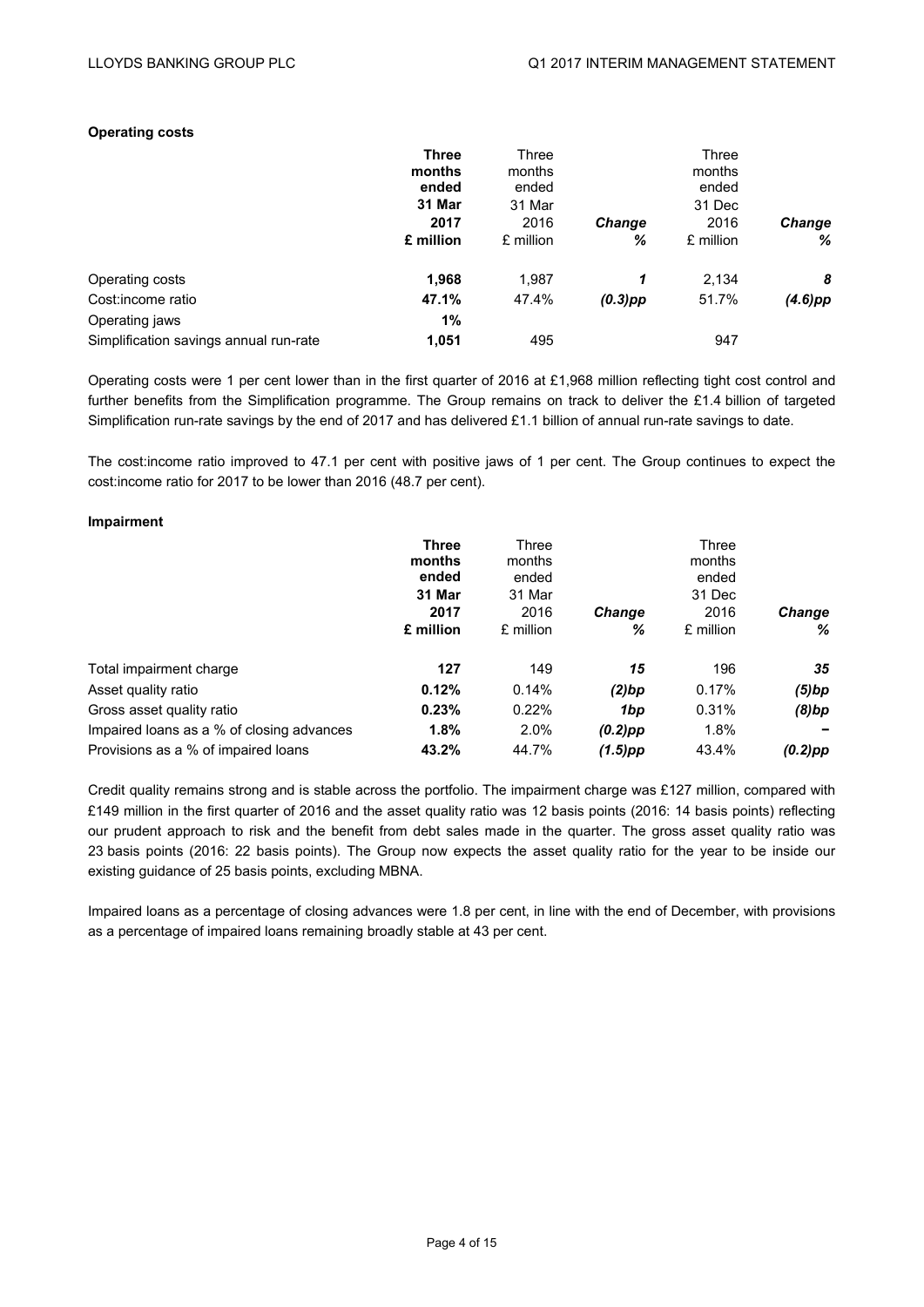# **Statutory profit**

|                                        | <b>Three</b> | Three     |               | Three     |        |
|----------------------------------------|--------------|-----------|---------------|-----------|--------|
|                                        | months       | months    |               | months    |        |
|                                        | ended        | ended     |               | ended     |        |
|                                        | 31 Mar       | 31 Mar    |               | 31 Dec    |        |
|                                        | 2017         | 2016      | <b>Change</b> | 2016      | Change |
|                                        | £ million    | £ million | ℅             | £ million | %      |
| <b>Underlying profit</b>               | 2,083        | 2,054     | 1             | 1,794     | 16     |
| Volatility and other items             |              |           |               |           |        |
| <b>Enhanced Capital Notes</b>          |              | (790)     |               |           |        |
| Market volatility and asset sales      | 12           | (203)     |               | 46        |        |
| Amortisation of purchased intangibles  | (23)         | (84)      |               | (85)      |        |
| Restructuring costs                    | (157)        | (161)     |               | (232)     |        |
| Fair value unwind                      | (61)         | (47)      |               | (75)      |        |
|                                        | (229)        | (1,285)   |               | (346)     |        |
| Payment protection insurance provision | (350)        |           |               |           |        |
| Other conduct provisions               | (200)        | (115)     |               | (475)     |        |
| <b>Statutory profit before tax</b>     | 1,304        | 654       | 99            | 973       | 34     |
| Taxation                               | (414)        | (123)     |               | (535)     |        |
| <b>Profit for the period</b>           | 890          | 531       | 68            | 438       | 103    |
|                                        |              |           |               |           |        |

Statutory profit before tax increased to £1,304 million (2016: £654 million).

The charge of £790 million for Enhanced Capital Notes in the first quarter of 2016 represented the write-off of the embedded derivative and the premium paid on the redemption of the remaining notes.

Market volatility and asset sales of £12 million included positive insurance volatility of £3 million compared to negative £163 million in the first quarter of 2016.

Restructuring costs were £157 million (2016: £161 million) and comprised severance costs relating to the Simplification programme, the announced rationalisation of the non-branch property portfolio and the work on implementing the ring-fencing requirements.

As previously announced to the market, the results include an additional £350 million PPI provision following the release of the revised policy statement by the FCA on 2 March 2017. The additional provision has been taken to reflect the estimated impact of the policy statement including the revised arrangements for Plevin cases, which includes a requirement to proactively contact customers who have previously had their complaints defended, and which is likely to increase estimated volumes and redress. The policy statement also confirmed a two month extension to the time bar to the end of August 2019.

Other conduct provisions of £200 million include the £100 million estimated compensation costs for economic losses, distress and inconvenience caused to the victims of the HBOS Reading fraud and £100 million for Retail conduct matters.

# **Taxation**

The tax charge was £414 million, representing an effective tax rate of 32 per cent. The high effective tax rate reflects the banking surcharge and restrictions on the deductibility of conduct provisions.

#### **Return on tangible equity**

The return on tangible equity improved to 8.8 per cent (2016: 5.7 per cent), reflecting the significant increase in statutory profit after tax in the period. The Group continues to expect to generate a statutory return on tangible equity of between 13.5 and 15.0 per cent in 2019.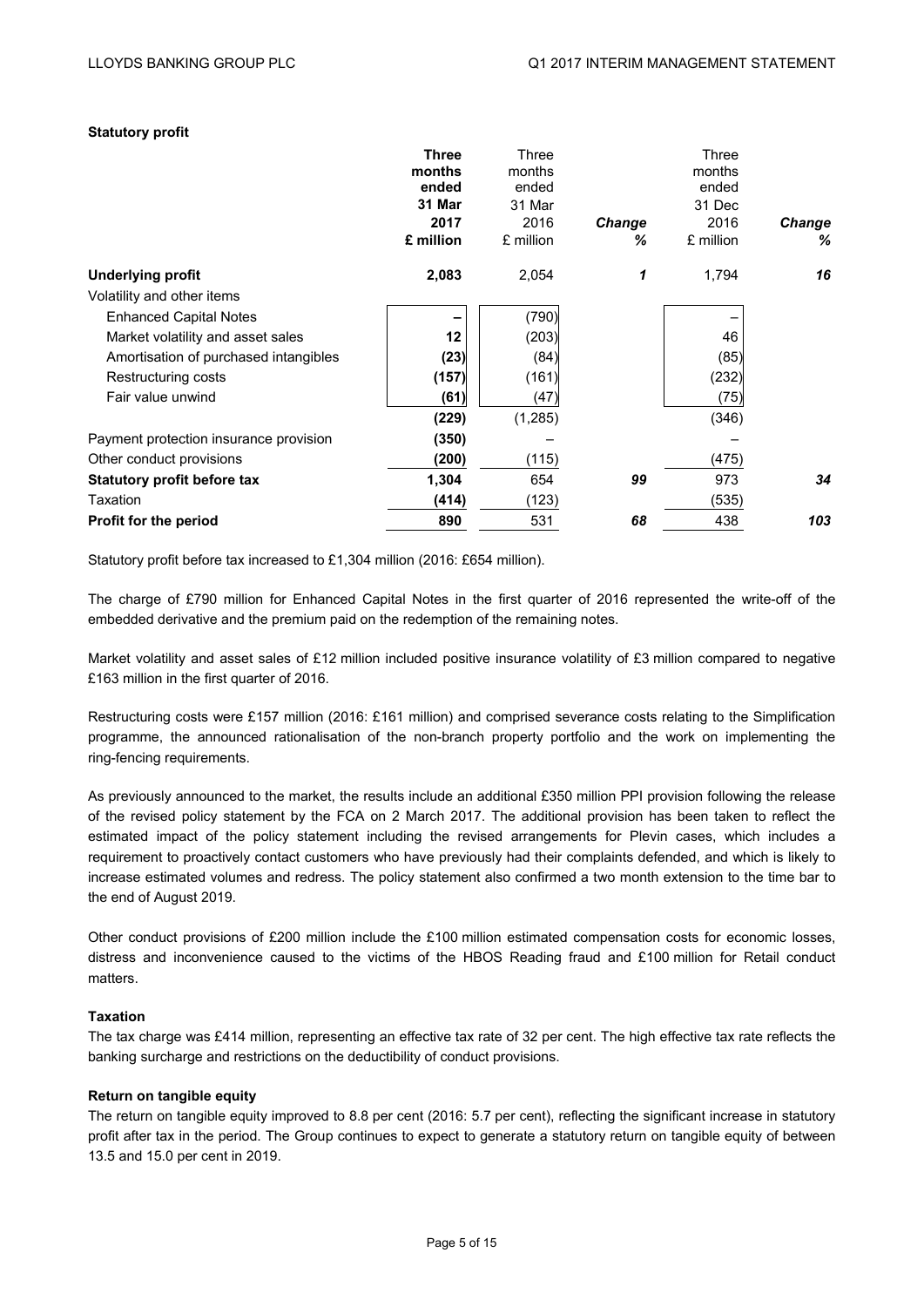# **Balance sheet**

|                                                                   | At 31 Mar | At 31 Dec | Change   |
|-------------------------------------------------------------------|-----------|-----------|----------|
|                                                                   | 2017      | 2016      | %        |
| Loans and advances to customers <sup>1</sup>                      | £445bn    | £450bn    | (1)      |
| Customer deposits <sup>2</sup>                                    | £415bn    | £413bn    |          |
| Loan to deposit ratio                                             | 107%      | 109%      | $(2)$ pp |
| Wholesale funding                                                 | £106bn    | £111bn    | (4)      |
| Wholesale funding <1 year maturity                                | £31bn     | £35bn     | (13)     |
| Of which money-market funding $\leq 1$ year maturity <sup>3</sup> | £15bn     | £14bn     | 12       |
| Liquidity coverage ratio – eligible assets                        | £133bn    | £121bn    | 10       |
| Common equity tier 1 ratio pre 2017 dividend accrual <sup>4</sup> | 14.5%     | 13.8%     | 0.7pp    |
| Common equity tier 1 ratio <sup>4</sup>                           | 14.3%     | 13.8%     | $0.5$ pp |
| Leverage ratio <sup>4</sup>                                       | 5.0%      | $5.0\%$   |          |
| Tangible net assets per share                                     | 56.5p     | 54.8p     | 1.7p     |
|                                                                   |           |           |          |

<sup>1</sup> Excludes reverse repos of £11.2 billion (31 December 2016: £8.3 billion).

<sup>2</sup> Excludes repos of £0.4 billion (31 December 2016: £2.5 billion).

<sup>3</sup> Excludes balances relating to margins of £2.7 billion (31 December 2016: £3.2 billion) and settlement accounts of £1.2 billion (31 December 2016: £1.8 billion).

 $4$  The common equity tier 1 and leverage ratios at 31 December 2016 were reported on a pro forma basis, including the dividend paid by the Insurance business in February 2017 relating to 2016 earnings.

Loans and advances to customers were £445 billion compared with £450 billion at 31 December 2016. We have seen continued net lending growth in our key targeted growth areas of Consumer Finance and SME, but this has been more than offset by a reduction in the Global Corporates segment, driven by ongoing optimisation for capital and returns, and some contraction in the open and closed mortgage portfolios. Whilst open book mortgage balances continued to decline in the first quarter, it is anticipated that balances will stabilise and then grow to close the year in line with the position at 31 December 2016.

The increase in deposit balances was driven by the continued strong inflows from Commercial clients.

The Group's liquidity position remains strong. The increase in liquid assets in the quarter reflects actions taken in anticipation of the MBNA acquisition.

The CET1 ratio improved to 14.3 per cent (31 December 2016: 13.8 per cent). The Group generated 0.7 percentage points of CET1 capital in the quarter before accruing for 2017 dividends, driven by the strong underlying financial performance partly offset by conduct provisions.

The Group continues to expect ongoing CET1 capital generation of between 170 and 200 basis points pre dividend. In 2017, capital generation is expected to be at the top end of this range.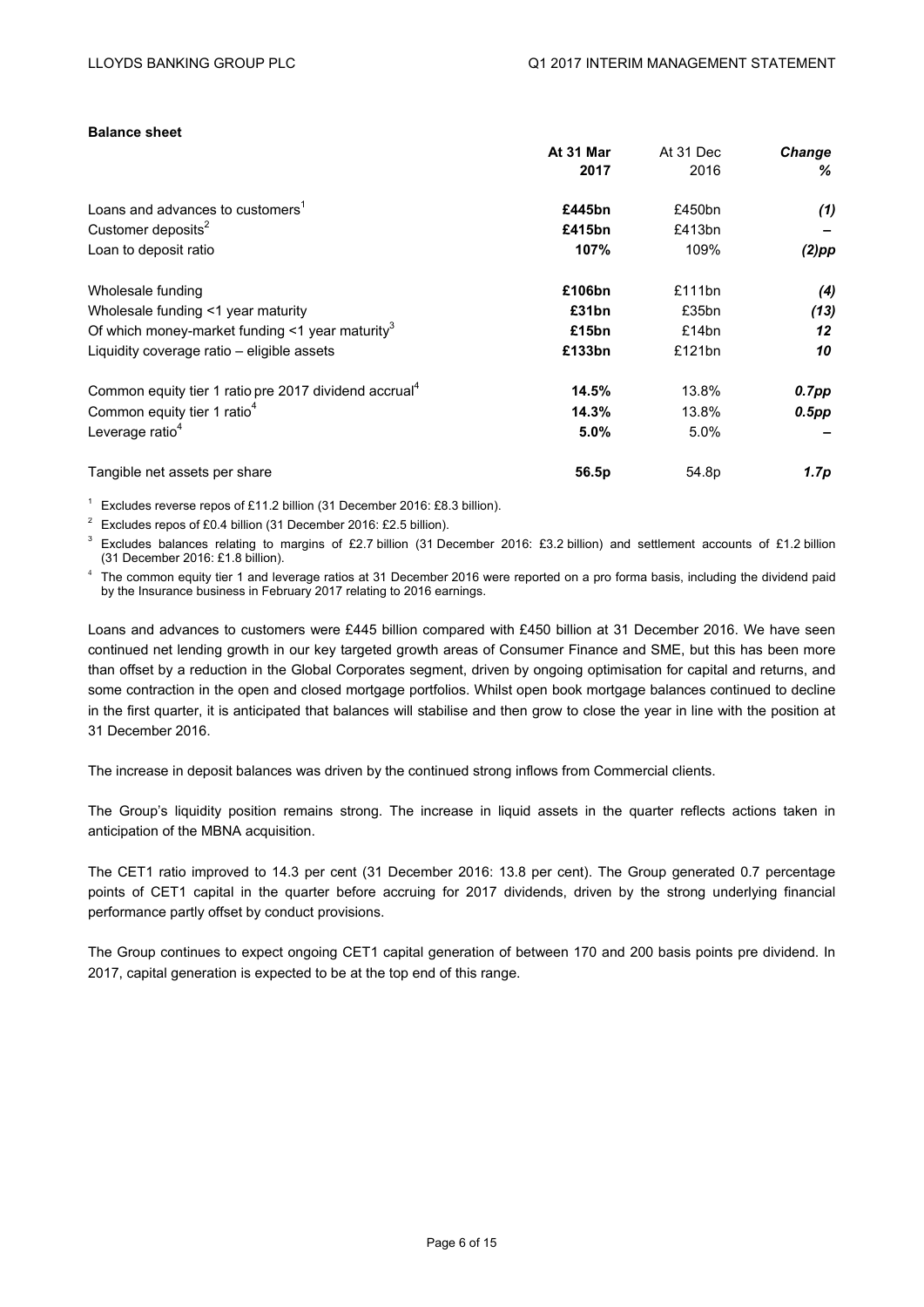# **STATUTORY CONSOLIDATED INCOME STATEMENT AND BALANCE SHEET (UNAUDITED)**

|                                                                              | <b>Three</b>    | Three           |
|------------------------------------------------------------------------------|-----------------|-----------------|
|                                                                              | months<br>ended | months<br>ended |
|                                                                              | 31 Mar          | 31 Mar          |
|                                                                              | 2017            | 2016            |
| <b>Income statement</b>                                                      | £ million       | £ million       |
| Net interest income                                                          | 2,363           | 2,761           |
| Other income, net of insurance claims                                        | 2,027           | 612             |
| Total income, net of insurance claims                                        | 4,390           | 3,373           |
| Total operating expenses                                                     | (2,980)         | (2,586)         |
| Impairment                                                                   | (106)           | (133)           |
| Profit before tax                                                            | 1,304           | 654             |
| Taxation                                                                     | (414)           | (123)           |
| Profit for the period                                                        | 890             | 531             |
| Profit attributable to ordinary shareholders                                 | 766             | 405             |
| Profit attributable to other equity holders <sup>1</sup>                     | 105             | 101             |
| Profit attributable to equity holders                                        | 871             | 506             |
| Profit attributable to non-controlling interests                             | 19              | 25              |
| Profit for the period                                                        | 890             | 531             |
|                                                                              | At 31 Mar       | At 31 Dec       |
| <b>Balance sheet</b>                                                         | 2017            | 2016            |
| <b>Assets</b>                                                                | £ million       | £ million       |
| Cash and balances at central banks                                           | 56,461          | 47,452          |
| Trading and other financial assets at fair value through profit or loss      | 166,068         | 151,174         |
| Derivative financial instruments                                             | 32,589          | 36,138          |
| Loans and receivables                                                        | 465,972         | 488,257         |
| Available-for-sale financial assets                                          | 54,330          | 56,524          |
| Other assets                                                                 | 41,996          | 38,248          |
| <b>Total assets</b>                                                          | 817,416         | 817,793         |
| <b>Liabilities</b>                                                           |                 |                 |
| Deposits from banks                                                          | 22,198          | 16,384          |
| Customer deposits                                                            | 415,149         | 415,460         |
| Trading and other financial liabilities at fair value through profit or loss | 56,362          | 54,504          |
| Derivative financial instruments                                             | 32,075          | 34,924          |
| Debt securities in issue                                                     | 73,862          | 76,314          |
| Liabilities arising from insurance and investment contracts                  | 117,286         | 114,502         |
| Subordinated liabilities                                                     | 18,969          | 19,831          |
| Other liabilities                                                            | 31,403          | 37,059          |
| <b>Total liabilities</b>                                                     | 767,304         | 768,978         |
| Shareholders' equity                                                         | 44,303          | 43,020          |
| Other equity instruments                                                     | 5,355           | 5,355           |
| Non-controlling interests                                                    | 454             | 440             |
| <b>Total equity</b>                                                          | 50,112          | 48,815          |
| <b>Total equity and liabilities</b>                                          | 817,416         | 817,793         |

<sup>1</sup> The profit after tax attributable to other equity holders of £105 million (three months to 31 March 2016: £101 million) is offset in reserves by a tax credit attributable to ordinary shareholders of £26 million (three months to 31 March 2016: £20 million).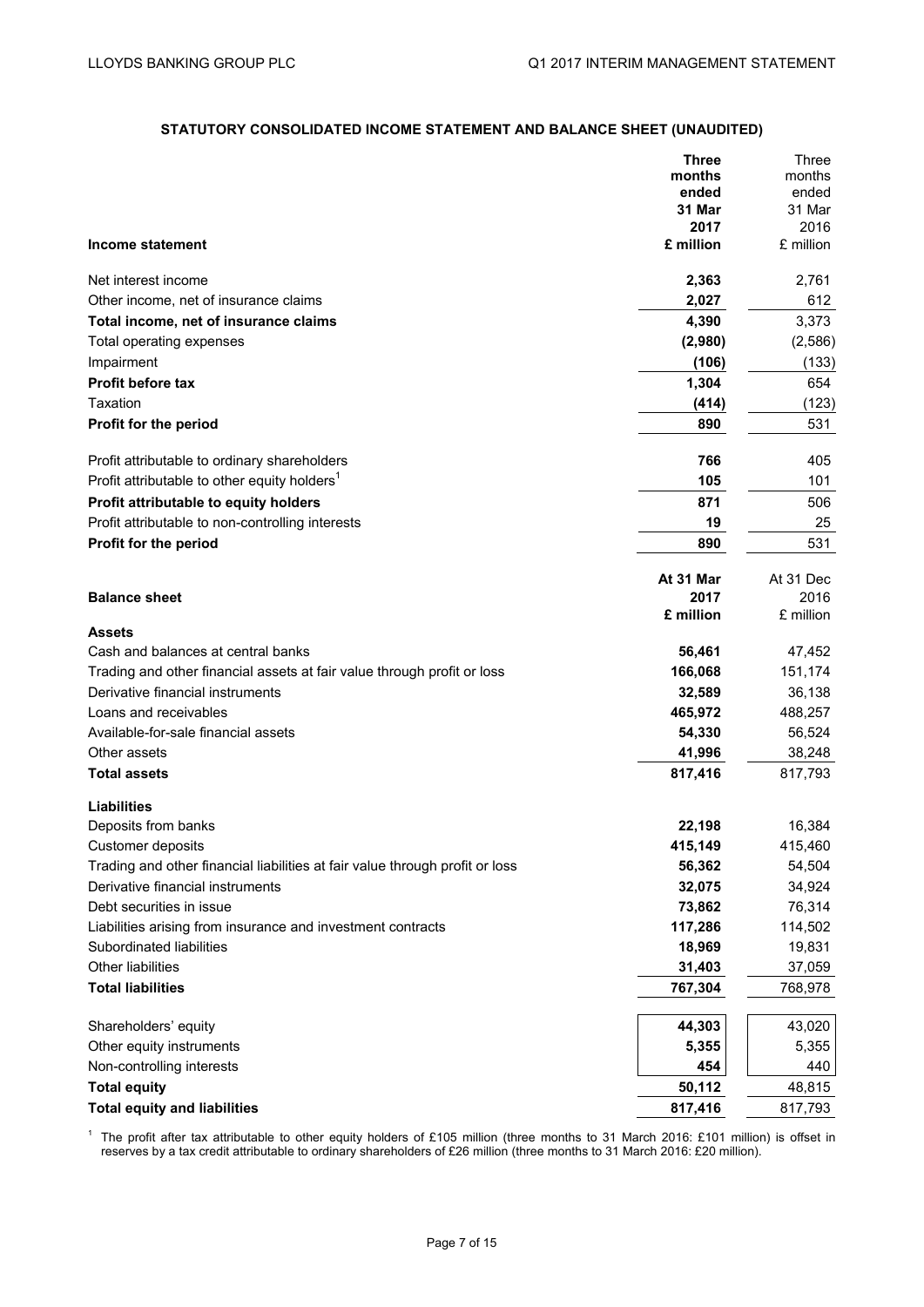# **NOTES**

# **1. Summary of movements in total equity**

|                                                                                       | Shareholders'<br>equity<br>£m | <b>Other</b><br>equity<br>instruments<br>£m | Non-<br>controlling<br>interests<br>£m | <b>Total</b><br>equity<br>£m |
|---------------------------------------------------------------------------------------|-------------------------------|---------------------------------------------|----------------------------------------|------------------------------|
| Balance at 1 January 2017                                                             | 43,020                        | 5,355                                       | 440                                    | 48,815                       |
| Profit for the period                                                                 | 871                           |                                             | 19                                     | 890                          |
| Other comprehensive income                                                            |                               |                                             |                                        |                              |
| Post-retirement defined benefit pension scheme<br>remeasurements                      | 440                           |                                             |                                        | 440                          |
| Movements in revaluation reserve in respect of<br>available-for-sale financial assets | 330                           |                                             |                                        | 330                          |
| Cash flow hedging reserve                                                             | (37)                          |                                             |                                        | (37)                         |
| Currency translation differences and other                                            | (9)                           |                                             |                                        | (9)                          |
| Tax                                                                                   | (167)                         |                                             |                                        | (167)                        |
| Total other comprehensive income                                                      | 557                           |                                             |                                        | 557                          |
| <b>Total comprehensive income</b>                                                     | 1,428                         |                                             | 19                                     | 1,447                        |
| Transactions with owners                                                              |                               |                                             |                                        |                              |
| Distributions on other equity instruments, net of tax                                 | (79)                          |                                             |                                        | (79)                         |
| Issue of ordinary shares                                                              | 8                             |                                             |                                        | 8                            |
| Treasury shares and employee award schemes                                            | (74)                          |                                             |                                        | (74)                         |
| Changes in non-controlling interests                                                  |                               |                                             | (5)                                    | (5)                          |
| <b>Total transactions with owners</b>                                                 | (145)                         |                                             | (5)                                    | (150)                        |
| <b>Balance at 31 March 2017</b>                                                       | 44.303                        | 5,355                                       | 454                                    | 50,112                       |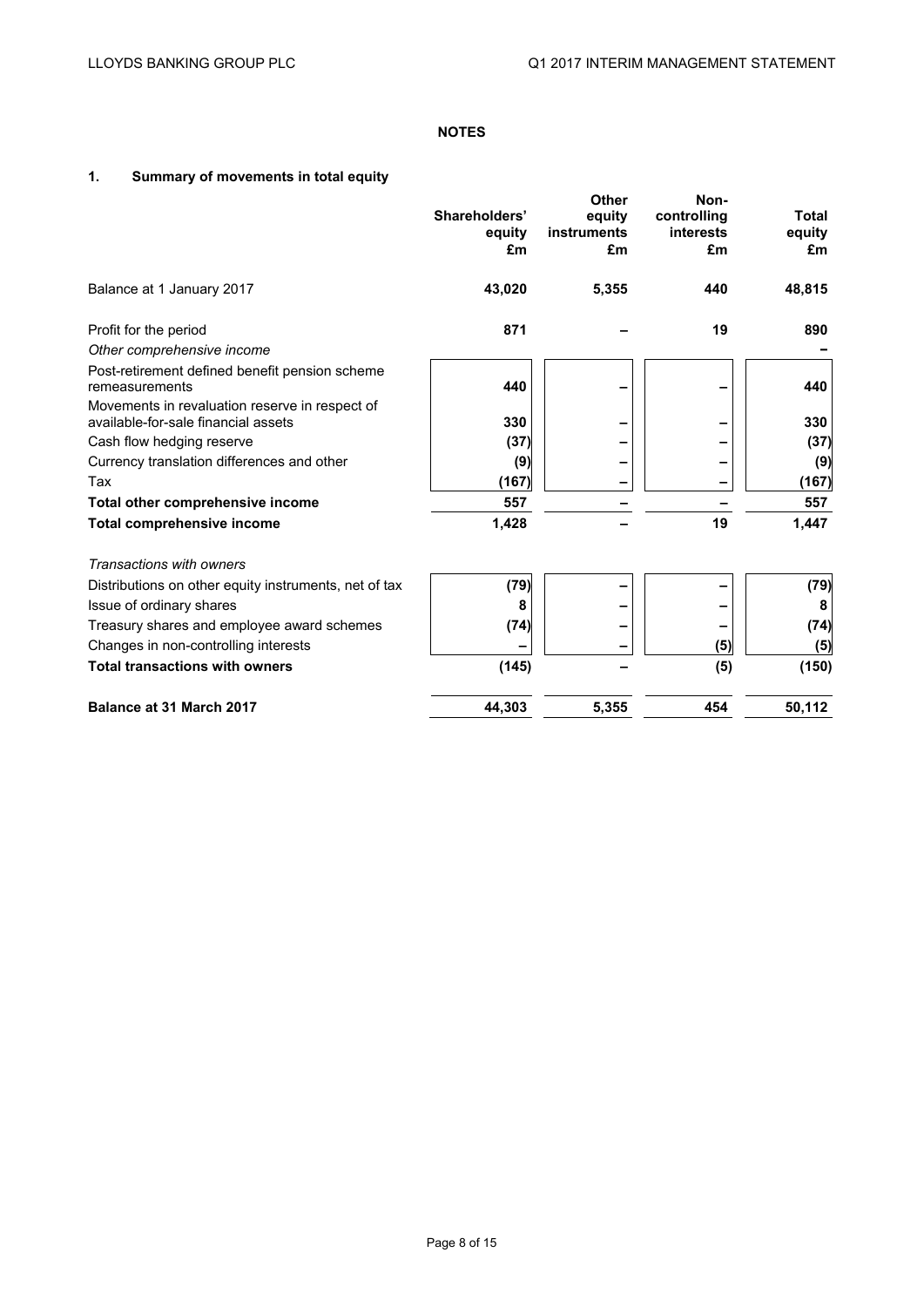# **2. Reconciliation between statutory and underlying basis results**

The tables below set out the reconciliation from the statutory results to the underlying basis results.

|                                       |                                                | <b>Removal of:</b>                      |                                    |            |                                |                     |  |
|---------------------------------------|------------------------------------------------|-----------------------------------------|------------------------------------|------------|--------------------------------|---------------------|--|
|                                       | Lloyds<br><b>Banking</b><br>Group<br>statutory | <b>Volatility</b><br>items <sup>1</sup> | and other Insurance<br>gross $up2$ | <b>PPI</b> | Other<br>conduct<br>provisions | Underlying<br>basis |  |
| Three months ended 31 March 2017      | £m                                             | £m                                      | £m                                 | £m         | £m                             | £m                  |  |
| Net interest income                   | 2,363                                          | 66                                      | 499                                |            |                                | 2,928               |  |
| Other income, net of insurance claims | 2,027                                          | (21)                                    | (524)                              |            |                                | 1,482               |  |
| <b>Total income</b>                   | 4,390                                          | 45                                      | (25)                               |            |                                | 4,410               |  |
| Operating lease depreciation          |                                                | (232)                                   |                                    |            |                                | (232)               |  |
| Net income                            | 4,390                                          | (187)                                   | (25)                               |            |                                | 4,178               |  |
| Operating expenses <sup>3</sup>       | (2,980)                                        | 437                                     | 25                                 | 350        | 200                            | (1,968)             |  |
| Impairment                            | (106)                                          | (21)                                    |                                    |            |                                | (127)               |  |
| <b>Profit before tax</b>              | 1,304                                          | 229                                     |                                    | 350        | 200                            | 2,083               |  |

|                                       |                                                | Removal of:                                   |                          |            |                                |                     |
|---------------------------------------|------------------------------------------------|-----------------------------------------------|--------------------------|------------|--------------------------------|---------------------|
|                                       | Lloyds<br><b>Banking</b><br>Group<br>statutory | Volatility<br>and other<br>items <sup>4</sup> | Insurance<br>gross $up2$ | <b>PPI</b> | Other<br>conduct<br>provisions | Underlying<br>basis |
| Three months ended 31 March 2016      | £m                                             | £m                                            | £m                       | £m         | £m                             | £m                  |
| Net interest income                   | 2,761                                          | 69                                            | 76                       |            |                                | 2,906               |
| Other income, net of insurance claims | 612                                            | 979                                           | (114)                    |            |                                | 1,477               |
| Total income                          | 3,373                                          | 1,048                                         | (38)                     |            |                                | 4,383               |
| Operating lease depreciation          |                                                | (193)                                         |                          |            |                                | (193)               |
| Net income                            | 3.373                                          | 855                                           | (38)                     |            |                                | 4,190               |
| Operating expenses <sup>3</sup>       | (2,586)                                        | 446                                           | 38                       |            | 115                            | (1,987)             |
| Impairment                            | (133)                                          | (16)                                          |                          |            |                                | (149)               |
| Profit before tax                     | 654                                            | 1,285                                         |                          |            | 115                            | 2,054               |

<sup>1</sup> Comprises the effects of asset sales (losses of £12 million); volatile items (gain of £20 million); liability management (gain of £4 million; the amortisation of purchased intangibles (£23 million); restructuring costs (£157 million, comprising severance costs relating to the Simplification programme, the announced rationalisation of the non-branch property portfolio and the work on implementing the ring-fencing requirements); and the fair value unwind and other items (loss of £61 million).

<sup>2</sup> The Group's insurance businesses' income statements include income and expenditure which are attributable to the policyholders of the Group's long-term assurance funds. These items have no impact in total upon the profit attributable to equity shareholders and, in order to provide a clearer representation of the underlying trends within the business, these items are shown net within the underlying results.

<sup>3</sup> The statutory basis figure is the aggregate of operating costs and operating lease depreciation.

<sup>4</sup> Comprises the write-off of the ECN embedded derivative and premium paid on redemption of the remaining notes (loss of £790 million); the effects of asset sales (loss of £1 million); volatile items (loss of £201 million); liability management (loss of £1 million; the amortisation of purchased intangibles (£84 million); restructuring costs (£161 million, principally comprising the severance related costs under phase II of the Simplification programme); and the fair value unwind and other items (loss of £47 million).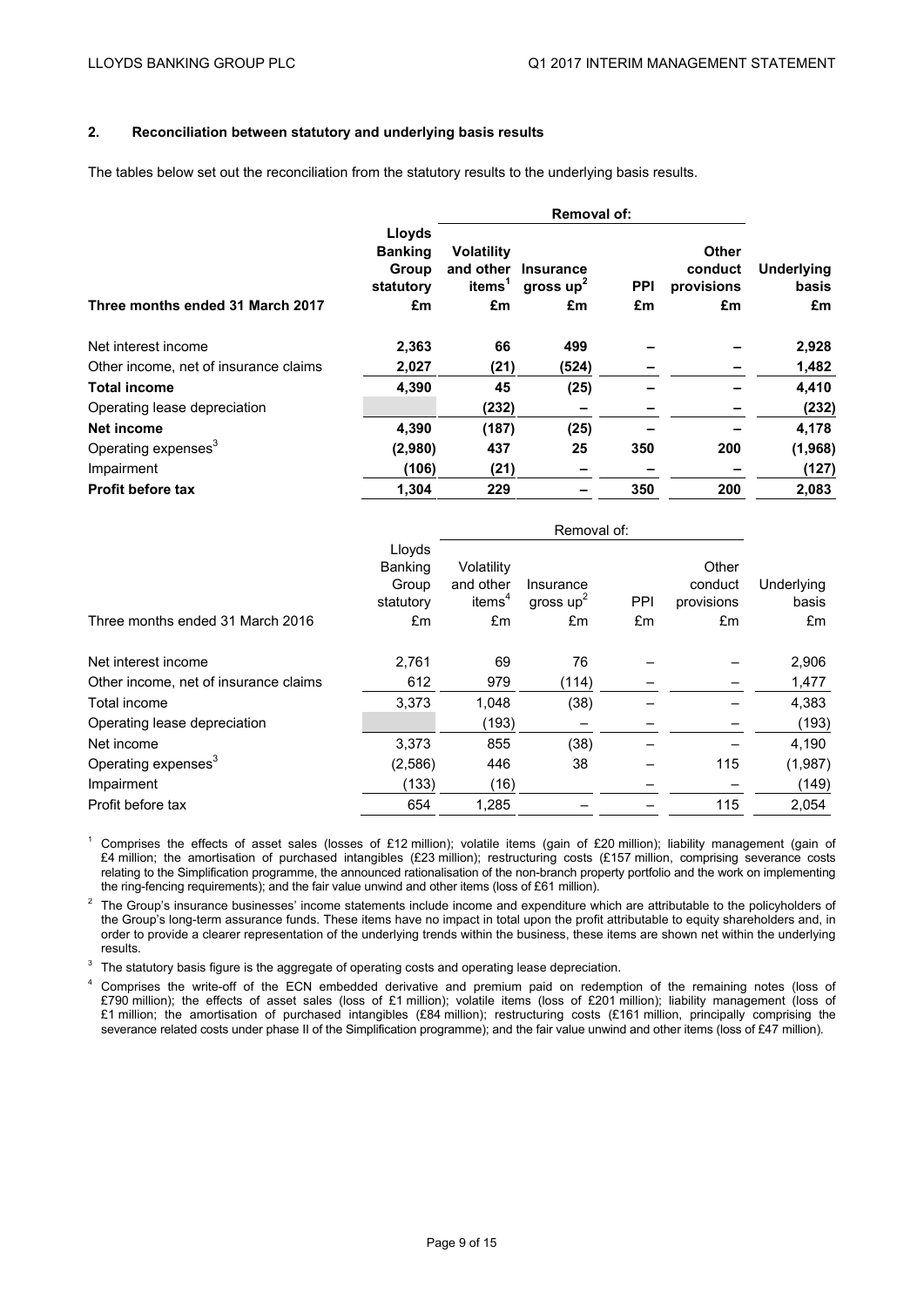# **3. Returns on tangible equity**

The Group's underlying return on tangible equity for three months to 31 March 2017 was 15.1 per cent (2016: 15.0 per cent). The Group's statutory return on tangible equity for three months to 31 March 2017 was 8.8 per cent (2016: 5.7 per cent).

|                                                                               | <b>Three</b>    | Three           |
|-------------------------------------------------------------------------------|-----------------|-----------------|
|                                                                               | months<br>ended | months<br>ended |
|                                                                               | 31 Mar          | 31 Mar          |
|                                                                               | 2017            | 2016            |
|                                                                               | £bn             | £bn             |
| Underlying return on tangible equity                                          |                 |                 |
| Average shareholders' equity                                                  | 43.7            | 42.3            |
| Average intangible assets                                                     | (3.9)           | (4.0)           |
| Average tangible equity                                                       | 39.8            | 38.3            |
| Underlying profit after tax (£m)                                              | 1,527           | 1,490           |
| Add back amortisation of intangible assets (post tax) (£m)                    | 49              | 43              |
| Less profit attributable to other equity holders $(\text{Em})$                | (79)            | (81)            |
| Less profit attributable to non-controlling interests (£m)                    | (19)            | (25)            |
| Adjusted underlying profit after tax                                          | 1,478           | 1,427           |
| Underlying return on tangible equity                                          | 15.1%           | 15.0%           |
| Statutory return on tangible equity                                           |                 |                 |
| Group statutory profit after tax (£m)                                         | 890             | 531             |
| Add back amortisation of intangible assets (post tax) (£m)                    | 49              | 43              |
| Add back amortisation of purchased intangible assets (post tax) $(\text{Em})$ | 26              | 73              |
| Less profit attributable to other equity holders $(\text{Em})$                | (79)            | (81)            |
| Less profit attributable to non-controlling interests (£m)                    | (19)            | (25)            |
| Adjusted statutory profit after tax                                           | 867             | 541             |
| Statutory return on tangible equity                                           | 8.8%            | 5.7%            |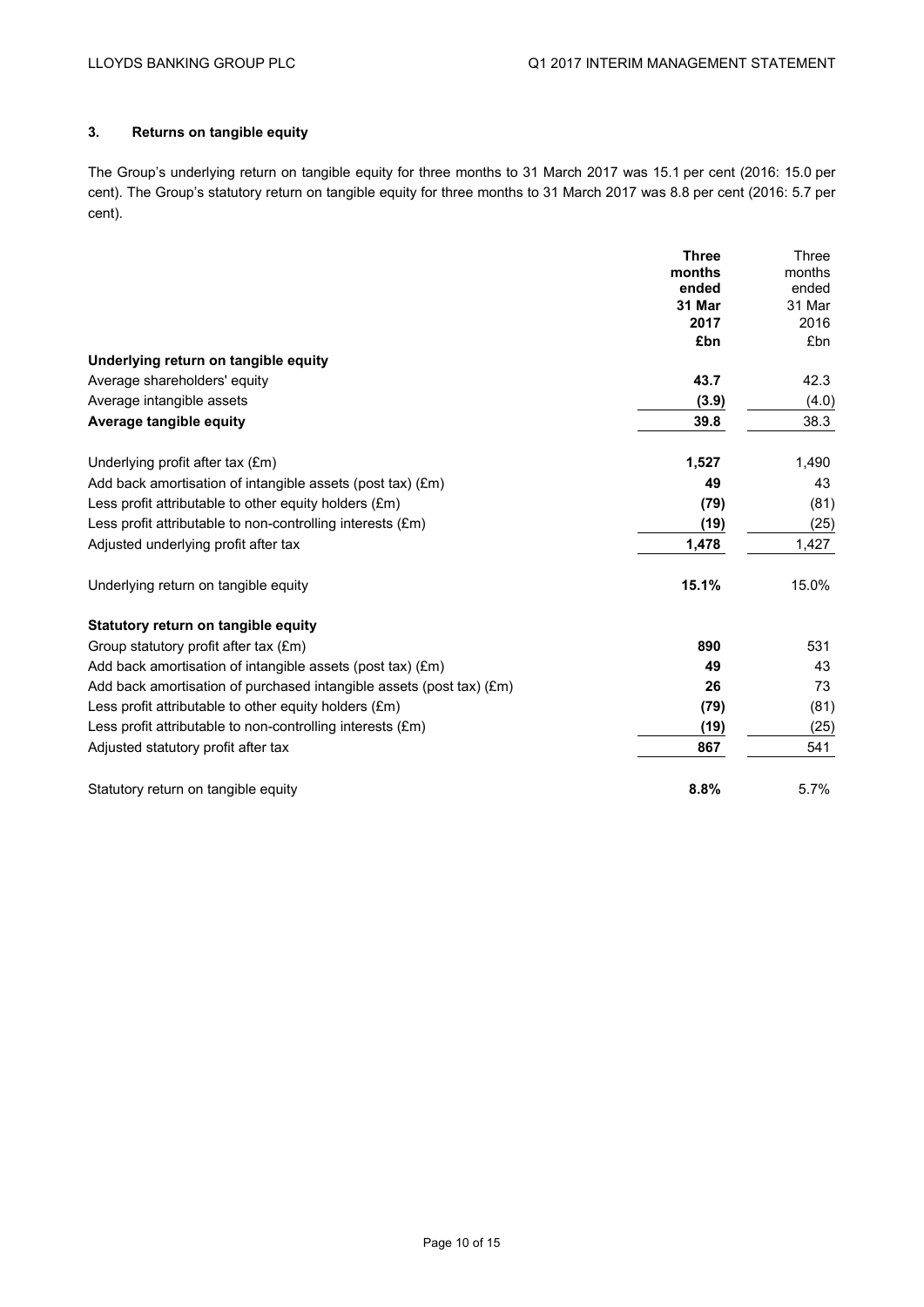# **4. Quarterly underlying basis information**

|                                         | Quarter  | Quarter  | Quarter  | Quarter  | Quarter  |
|-----------------------------------------|----------|----------|----------|----------|----------|
|                                         | ended    | ended    | ended    | ended    | ended    |
|                                         | 31 Mar   | 31 Dec   | 30 Sept  | 30 June  | 31 Mar   |
|                                         | 2017     | 2016     | 2016     | 2016     | 2016     |
|                                         | £m       | £m       | £m       | £m       | £m       |
| Net interest income                     | 2,928    | 2,805    | 2,848    | 2,876    | 2,906    |
| Other income                            | 1,482    | 1,545    | 1,427    | 1,616    | 1,477    |
| <b>Total income</b>                     | 4,410    | 4,350    | 4,275    | 4,492    | 4,383    |
| Operating lease depreciation            | (232)    | (226)    | (241)    | (235)    | (193)    |
| <b>Net income</b>                       | 4,178    | 4,124    | 4.034    | 4.257    | 4,190    |
| Operating costs                         | (1,968)  | (2, 134) | (1,918)  | (2,054)  | (1,987)  |
| Impairment                              | (127)    | (196)    | (204)    | (96)     | (149)    |
| <b>Underlying profit</b>                | 2,083    | 1,794    | 1,912    | 2,107    | 2,054    |
| <b>Enhanced Capital Notes</b>           |          |          |          |          | (790)    |
| Market volatility and asset sales       | 12       | 46       | 265      | 331      | (203)    |
| Amortisation of purchased intangibles   | (23)     | (85)     | (87)     | (84)     | (84)     |
| Restructuring costs                     | (157)    | (232)    | (83)     | (146)    | (161)    |
| Fair value unwind and other items       | (61)     | (75)     | (46)     | (63)     | (47)     |
| Payment protection insurance provision  | (350)    |          | (1,000)  |          |          |
| Other conduct provisions                | (200)    | (475)    | (150)    | (345)    | (115)    |
| <b>Statutory profit before tax</b>      | 1,304    | 973      | 811      | 1,800    | 654      |
| Banking net interest margin             | 2.80%    | 2.68%    | 2.69%    | 2.74%    | 2.74%    |
| Average interest-earning banking assets | £430.9bn | £434.0bn | £435.9bn | £435.6bn | £438.2bn |
| Cost:income ratio                       | 47.1%    | 51.7%    | 47.5%    | 48.2%    | 47.4%    |
| Asset quality ratio                     | 0.12%    | 0.17%    | 0.18%    | 0.09%    | 0.14%    |

# **5. Tangible net assets per share**

The table below shows the reconciliation between the Group's shareholders' equity and its tangible net assets.

|                                                | At 31 Mar<br>2017<br>£m | At 31 Dec<br>2016<br>£m |
|------------------------------------------------|-------------------------|-------------------------|
| Shareholders' equity                           | 44.303                  | 43,020                  |
| Goodwill                                       | (2,016)                 | (2,016)                 |
| Intangible assets                              | (1,742)                 | (1,681)                 |
| Purchased value of in-force business           | (331)                   | (340)                   |
| Other, including deferred tax effects          | 155                     | 170                     |
| Tangible net assets                            | 40,369                  | 39,153                  |
| Ordinary shares in issue, excluding Own shares | 71,476m                 | 71,413m                 |
| Tangible net assets per share                  | 56.5p                   | 54.8p                   |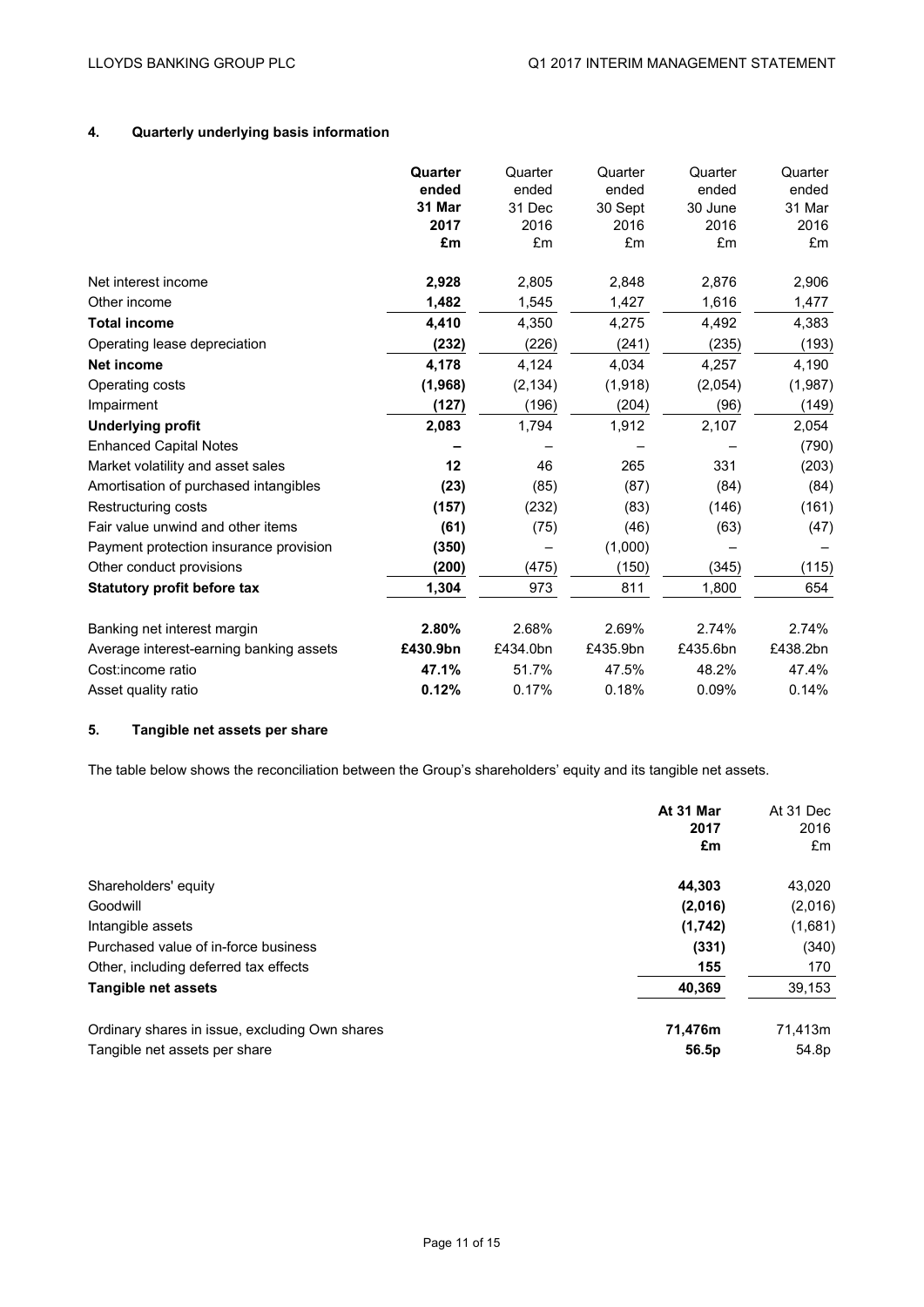# **CAPITAL AND LEVERAGE DISCLOSURES**

|                                                            | <b>Transitional</b> |           | <b>Fully loaded</b> |            |
|------------------------------------------------------------|---------------------|-----------|---------------------|------------|
|                                                            | At 31 Mar           | At 31 Dec | At 31 Mar           | At 31 Dec  |
|                                                            | 2017                | 2016      | 2017                | 2016       |
| <b>Capital resources</b>                                   | £ million           | £ million | £ million           | £ million  |
| Common equity tier 1                                       |                     |           |                     |            |
| Shareholders' equity per balance sheet                     | 44,303              | 43,020    | 44,303              | 43,020     |
| Deconsolidation adjustments <sup>1</sup>                   | 1,848               | 1,342     | 1,848               | 1,342      |
| Other adjustments                                          | (4, 317)            | (3,893)   | (4, 317)            | (3,893)    |
| Deductions from common equity tier 1                       | (11, 246)           | (11, 185) | (11, 246)           | (11,185)   |
| Common equity tier 1 capital                               | 30,588              | 29,284    | 30,588              | 29,284     |
| Additional tier 1 instruments                              | 8,075               | 8,626     | 5,320               | 5,320      |
| Deductions from tier 1                                     | (1, 292)            | (1,329)   |                     |            |
| Total tier 1 capital                                       | 37,371              | 36,581    | 35,908              | 34,604     |
| Tier 2 instruments and eligible provisions                 | 11,032              | 11,113    | 7,580               | 7,918      |
| Deductions from tier 2                                     | (1,640)             | (1,571)   | (2,932)             | (2,900)    |
| <b>Total capital resources</b>                             | 46,763              | 46,123    | 40,556              | 39,622     |
| <b>Total risk-weighted assets</b>                          | 213,715             | 215,534   | 213,715             | 215,534    |
| Leverage                                                   |                     |           |                     |            |
| Statutory balance sheet assets                             |                     |           | 817,416             | 817,793    |
| Deconsolidation and other adjustments <sup>1</sup>         |                     |           | (160, 140)          | (169, 370) |
| Off-balance sheet items                                    |                     |           | 58,536              | 58,685     |
| <b>Total exposure measure</b>                              |                     |           | 715,812             | 707,108    |
| <b>Ratios</b>                                              |                     |           |                     |            |
| Common equity tier 1 capital ratio                         | 14.3%               | 13.6%     | 14.3%               | 13.6%      |
| Tier 1 capital ratio                                       | 17.5%               | 17.0%     | 16.8%               | 16.1%      |
| Total capital ratio                                        | 21.9%               | 21.4%     | 19.0%               | 18.4%      |
| Leverage ratio <sup>2</sup>                                |                     |           | 5.0%                | 4.9%       |
| Modified UK leverage ratio <sup>3</sup>                    |                     |           | 5.4%                | 5.2%       |
| Average modified UK leverage ratio <sup>4</sup>            |                     |           | 5.3%                |            |
| Average modified UK leverage exposure measure <sup>5</sup> |                     |           | 663,917             |            |

<sup>1</sup> Deconsolidation adjustments relate to the deconsolidation of certain Group entities for regulatory capital and leverage purposes, being primarily the Group's Insurance business.

 $2$  The countercyclical leverage ratio buffer is currently nil.

<sup>3</sup> The Group's leverage ratio on a modified basis, excluding qualifying central bank claims from the exposure measure in accordance with the rule modification applied to the UK Leverage Ratio Framework.

<sup>4</sup> The average modified UK leverage ratio is based on the average of the month end tier 1 capital and modified exposure measures over the quarter (1 January 2017 to 31 March 2017). The average of 5.3 per cent reflected a strengthening tier 1 capital position against a broadly flat exposure measure over the quarter.

<sup>5</sup> The average modified UK leverage exposure measure is based on the average of the month end exposure measures over the quarter (1 January 2017 to 31 March 2017).

The European Banking Authority (EBA) published revised guidelines on Pillar 3 disclosure formats and frequency in December 2016. The guidelines require specific disclosures to be published on a quarterly basis which the Group has provided through a separate report ('Q1 2017 Interim Pillar 3 Report'), a copy of which is located at www.lloydsbankinggroup.com/investors/financial-performance/other-disclosures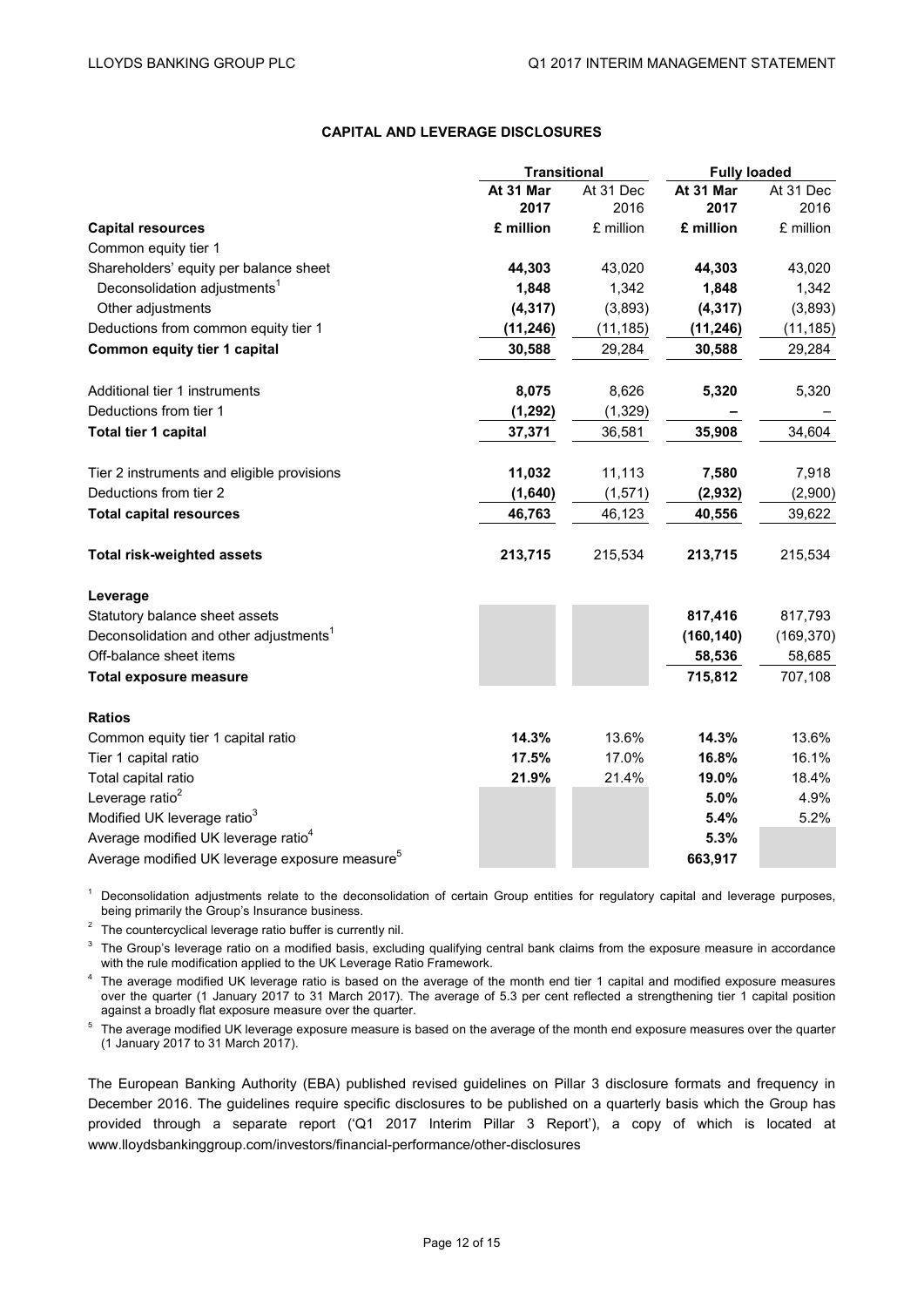# **APPENDIX**

#### **Summary of alternative performance measures**

The Group calculates a number of metrics that are used throughout the banking and insurance industries, on an underlying basis. A description of these measures and their calculation is set out below.

| Asset quality ratio                                      | The underlying impairment charge for the period (on an annualised basis) in respect of loans<br>and advances to customers after releases and write-backs, expressed as a percentage of<br>average gross loans and advances to customers for the period                                                        |
|----------------------------------------------------------|---------------------------------------------------------------------------------------------------------------------------------------------------------------------------------------------------------------------------------------------------------------------------------------------------------------|
| Banking net interest<br>margin                           | Banking net interest income on customer and product balances in the banking businesses as<br>a percentage of average gross banking interest-earning assets for the period                                                                                                                                     |
| Cost:income ratio                                        | Operating costs as a percentage of net income calculated on an underlying basis                                                                                                                                                                                                                               |
| Gross asset quality<br>ratio                             | The underlying impairment charge for the period (on an annualised basis) in respect of loans<br>and advances to customers before releases and write-backs expressed as a percentage of<br>average gross loans and advances to customers for the period                                                        |
| Impaired loans as a<br>percentage of closing<br>advances | Impaired loans and advances to customers adjusted to exclude Retail and Consumer Finance<br>loans in recoveries expressed as a percentage of closing gross loans and advances to<br>customers                                                                                                                 |
| Loan to deposit ratio                                    | The ratio of loans and advances to customers net of allowance for impairment losses and<br>excluding reverse repurchase agreements divided by customer deposits excluding repurchase<br>agreements                                                                                                            |
| Operating jaws                                           | The difference between the period on period percentage change in net income and the period<br>on period change in operating costs calculated on an underlying basis                                                                                                                                           |
| Present value of new<br>business premium                 | The total single premium sales received in the period (on an annualised basis) plus the<br>discounted value of premiums expected to be received over the term of the new regular<br>premium contracts                                                                                                         |
| Required equity                                          | The amount of shareholders' equity and non-controlling interests required to achieve a<br>common equity tier 1 ratio of 12.0 per cent after allowing for regulatory adjustments and<br>deductions                                                                                                             |
| Return on assets                                         | Underlying profit before tax divided by average total assets for the period                                                                                                                                                                                                                                   |
| Return on required<br>equity                             | Statutory profit after tax adjusted to reflect the notional earnings on any excess or shortfall in<br>equity less the post-tax profit attributable to other equity holders, divided by the average<br>required equity for the period                                                                          |
| Return on<br>risk-weighted assets                        | Underlying profit before tax divided by average risk-weighted assets                                                                                                                                                                                                                                          |
| Return on tangible<br>equity                             | Statutory profit after tax adjusted to add back amortisation of intangible assets, and to deduct<br>profit attributable to non-controlling interests and other equity holders, divided by average<br>tangible net assets                                                                                      |
| Tangible net assets<br>per share                         | Net assets excluding intangible assets such as goodwill and acquisition-related intangibles<br>divided by the weighted average number of ordinary shares in issue                                                                                                                                             |
| Underlying profit                                        | Statutory profit adjusted for certain items as detailed in the Basis of Preparation                                                                                                                                                                                                                           |
| Underlying return on<br>required equity                  | Underlying profit after tax at the standard UK corporation tax rate adjusted to reflect the<br>banking tax surcharge and the notional earnings on any excess or shortfall in equity less the<br>post-tax profit attributable to other equity holders divided by the average required equity for<br>the period |
| Underlying return on<br>tangible equity                  | Underlying profit after tax at the standard UK corporation tax rate adjusted to add back<br>amortisation of intangible assets, and to deduct profit attributable to non-controlling interests<br>and other equity holders, divided by average tangible net assets                                             |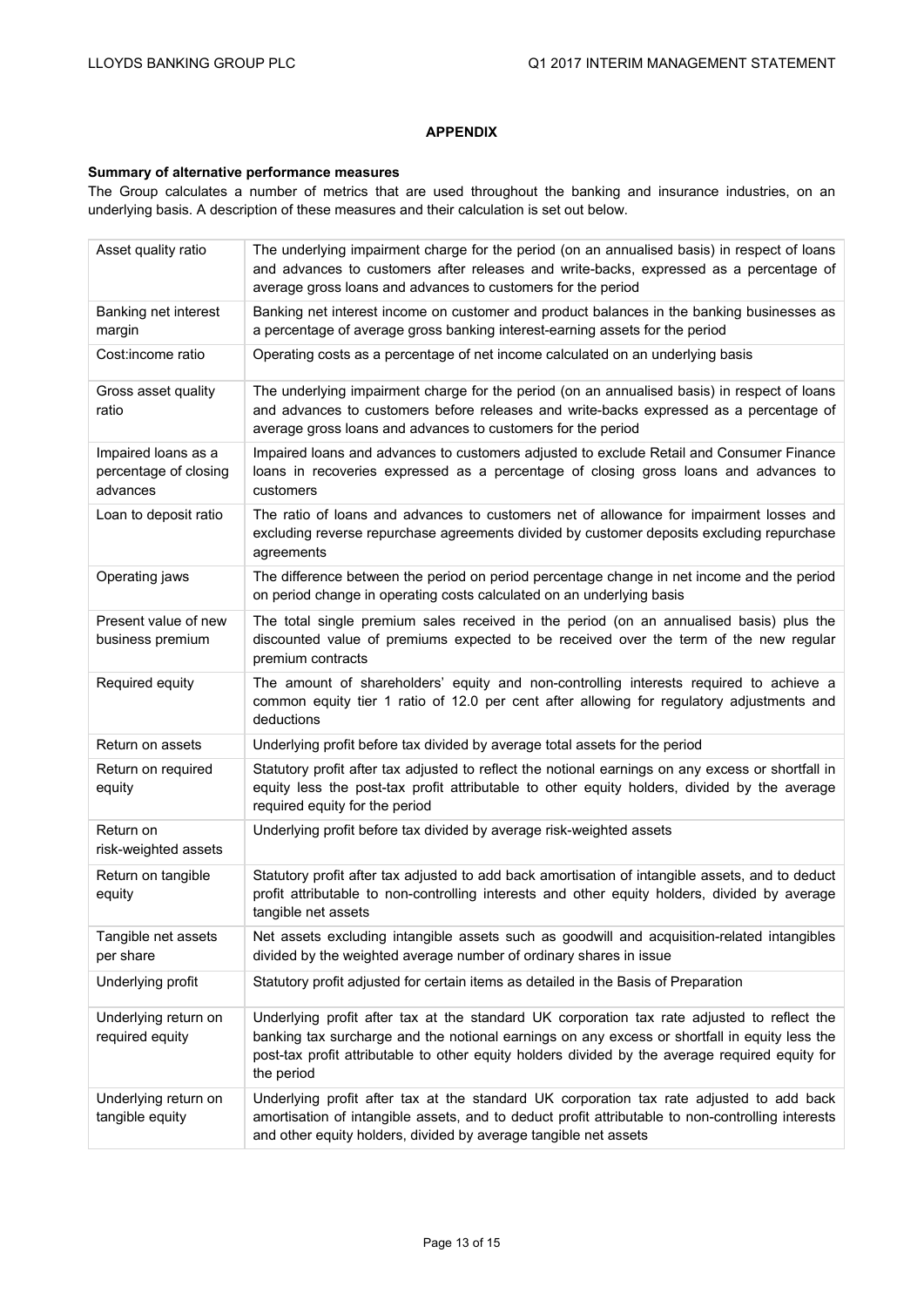#### **BASIS OF PRESENTATION**

This release covers the results of Lloyds Banking Group plc together with its subsidiaries (the Group) for the three months ended 31 March 2017.

**Statutory basis:** Statutory information is set out on page 7. However, a number of factors have had a significant effect on the comparability of the Group's financial position and results. Accordingly, the results are also presented on an underlying basis.

**Underlying basis:** The statutory results are adjusted for certain items which are listed below, to allow a comparison of the Group's underlying performance.

- − losses on redemption of the Enhanced Capital Notes and the volatility in the value of the embedded equity conversion feature;
- − market volatility and asset sales, which includes the effects of certain asset sales, the volatility relating to the Group's own debt and hedging arrangements and that arising in the insurance businesses and insurance gross up;
- − the unwind of acquisition-related fair value adjustments and the amortisation of purchased intangible assets;
- − restructuring costs, comprising severance related costs relating to the Simplification programme, the costs of implementing regulatory reform and ring-fencing and the rationalisation of the non-branch property portfolio; and
- − payment protection insurance and other conduct provisions.

Unless otherwise stated, income statement commentaries throughout this document compare the three months ended 31 March 2017 to the three months ended 31 March 2016, and the balance sheet analysis compares the Group balance sheet as at 31 March 2017 to the Group balance sheet as at 31 December 2016.

**Alternative performance measures:** The Group uses a number of alternative performance measures, including underlying profit, in the discussion of its business performance and financial position on pages 2 to 6. Further information on these measures is set out on page 13.

# **FORWARD LOOKING STATEMENTS**

This document contains certain forward looking statements with respect to the business, strategy and plans of Lloyds Banking Group and its current goals and expectations relating to its future financial condition and performance. Statements that are not historical facts, including statements about Lloyds Banking Group's or its directors' and/or management's beliefs and expectations, are forward looking statements. By their nature, forward looking statements involve risk and uncertainty because they relate to events and depend upon circumstances that will or may occur in the future. Factors that could cause actual business, strategy, plans and/or results (including but not limited to the payment of dividends) to differ materially from the plans, objectives, expectations, estimates and intentions expressed in such forward looking statements made by the Group or on its behalf include, but are not limited to: general economic and business conditions in the UK and internationally; market related trends and developments; fluctuations in interest rates (including low or negative rates), exchange rates, stock markets and currencies; the ability to access sufficient sources of capital, liquidity and funding when required; changes to the Group's credit ratings; the ability to derive cost savings and other benefits including, but without limitation as a result of any acquisitions, disposals and other strategic transactions; changing customer behaviour including consumer spending, saving and borrowing habits; changes to borrower or counterparty credit quality; instability in the global financial markets, including Eurozone instability, the exit by the UK from the European Union (EU) and the potential for one or more other countries to exit the EU or the Eurozone and the impact of any sovereign credit rating downgrade or other sovereign financial issues; technological changes and risks to cyber security; natural, pandemic and other disasters, adverse weather and similar contingencies outside the Group's control; inadequate or failed internal or external processes or systems; acts of war, other acts of hostility, terrorist acts and responses to those acts, geopolitical, pandemic or other such events; changes in laws, regulations, accounting standards or taxation, including as a result of the exit by the UK from the EU, or a further possible referendum on Scottish independence; changes to regulatory capital or liquidity requirements and similar contingencies outside the Group's control; the policies, decisions and actions of governmental or regulatory authorities or courts in the UK, the EU, the US or elsewhere including the implementation and interpretation of key legislation and regulation; the ability to attract and retain senior management and other employees; requirements or limitations on the Group as a result of HM Treasury's investment in the Group; actions or omissions by the Group's directors, management or employees including industrial action; changes to the Group's post-retirement defined benefit scheme obligations; the extent of any future impairment charges or writedowns caused by, but not limited to, depressed asset valuations, market disruptions and illiquid markets; the value and effectiveness of any credit protection purchased by the Group; the inability to hedge certain risks economically; the adequacy of loss reserves; the actions of competitors, including non-bank financial services, lending companies and digital innovators and disruptive technologies; and exposure to regulatory or competition scrutiny, legal, regulatory or competition proceedings, investigations or complaints. Please refer to the latest Annual Report on Form 20-F filed with the US Securities and Exchange Commission for a discussion of certain factors together with examples of forward looking statements. Except as required by any applicable law or regulation, the forward looking statements contained in this document are made as of today's date, and Lloyds Banking Group expressly disclaims any obligation or undertaking to release publicly any updates or revisions to any forward looking statements. The information, statements and opinions contained in this document do not constitute a public offer under any applicable law or an offer to sell any securities or financial instruments or any advice or recommendation with respect to such securities or financial instruments.